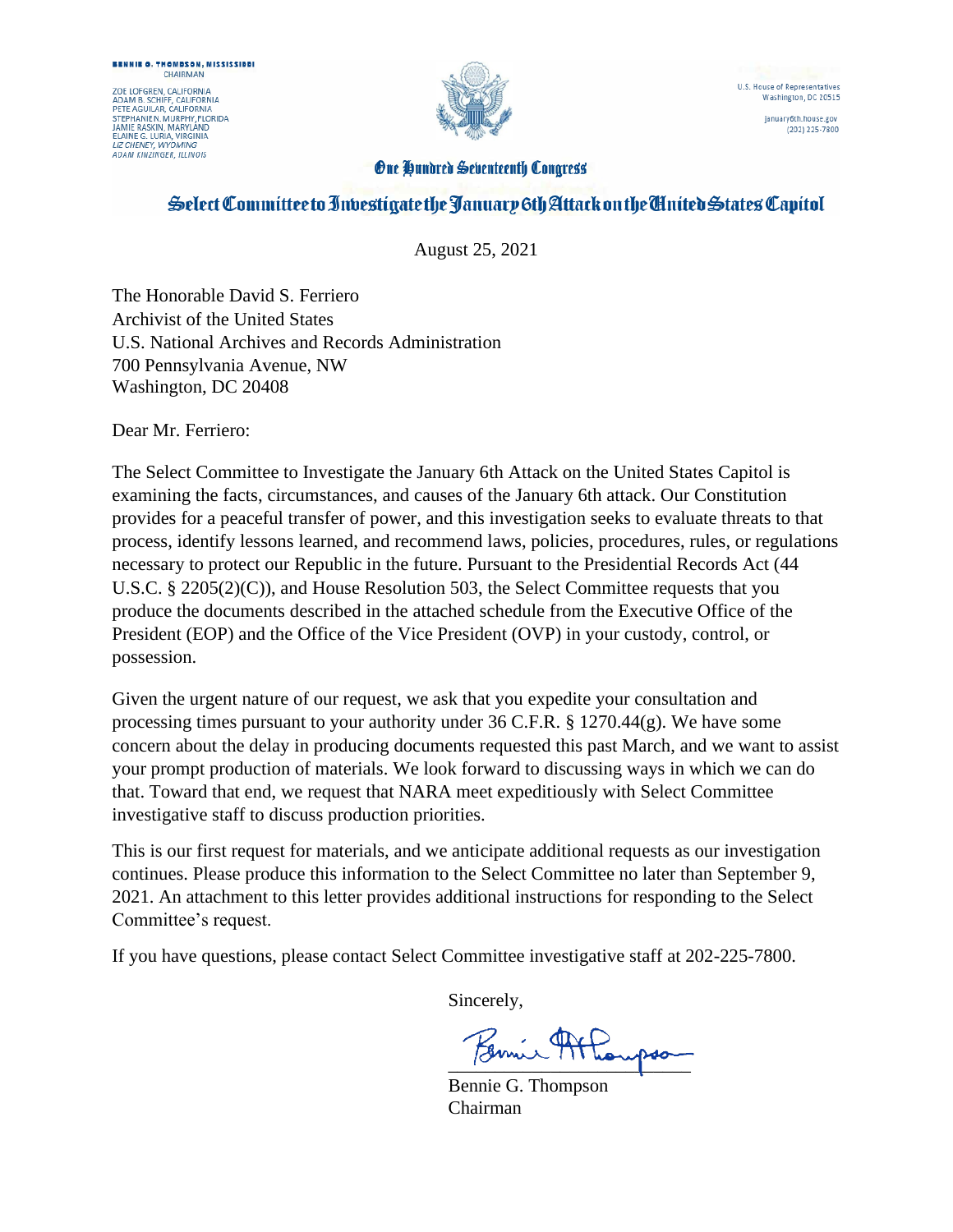#### DOCUMENT SCHEDULE

#### Pending Requests

The Select Committee reiterates the requests made in the March  $25, 2021$ ,<sup>1</sup> correspondence from multiple committees of the House of Representatives, which the Select Committee subsequently joined, for documents and communications received, prepared, or sent between December 1, 2020, and January 20, 2021, relating to the counting of the electoral college vote on January 6, 2021, the potential for demonstrations, violence, or attacks in the National Capital Region on or around January 6, 2021, and the events or aftermath of January 6, 2021.

Those March 25, 2021, requests include but are not limited to:

- 1. All documents and communications relating in any way to remarks made by Donald Trump or any other persons on January 6, including Donald Trump's and other speakers' public remarks at the rally on the morning of January 6, and Donald Trump's Twitter messages throughout the day.
- 2. All calendars, schedules, and movement logs regarding meetings or events attended by President Trump, including the identity of any individuals in attendance, whether virtual or in-person, on January 6, 2021.
- 3. All documents and communications regarding the movements and protection of Vice President Pence on January 6, 2021.
- 4. All video communications recorded of the President speaking on January 6, 2021, and all documents and communications related thereto, including communications involving the President or any other officials or employees in the Executive Office of the President or the Office of the Vice President. This request specifically includes videos of communications released to the public and communications recorded but not released to the public, any documents or other communications identifying or discussing the content of those videos.
- 5. All photographs, videos, or other media, including any digital time stamps for such media, taken or recorded within the White House on January 6, 2021, or taken of the crowd assembled for the rally on the morning of January 6, and all communications or other documents related to that media.

<sup>1</sup> Letter from Chairwoman Carolyn B. Maloney, House Committee on Oversight and Reform, et al., to David Ferriero, Archivist, National Archives (March 25, 2021) (online at https://oversight.house.gov/sites/democrats.oversight.house.gov/files/2021-03- 25.House%20Committees%20to%20Agencies%20re%20Jan%206%20Attack.pdf).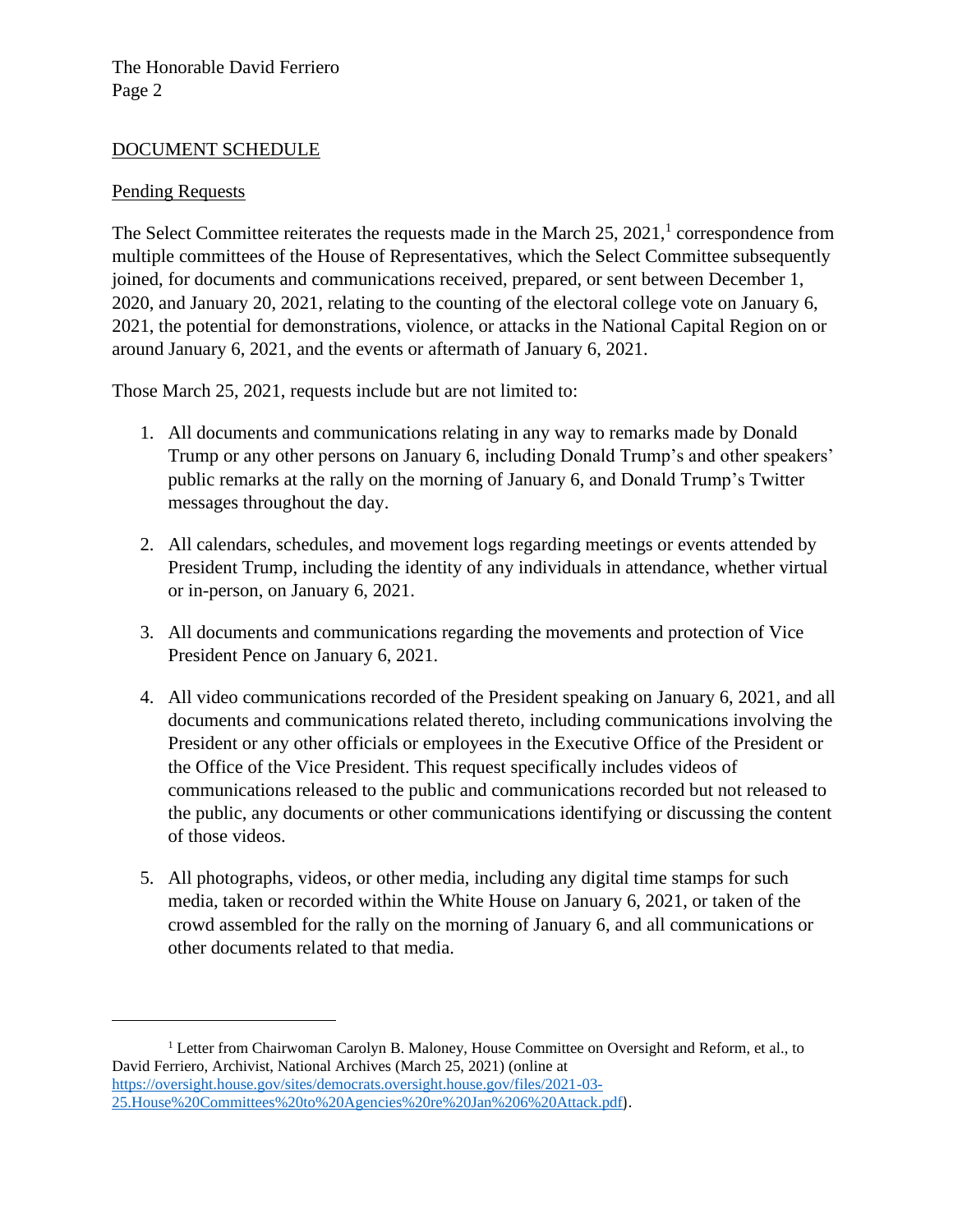### The Honorable David Ferriero Page 3

- 6. All photographs, videos, or other media, including any digital time stamps for such media, taken or recorded of Vice President Mike Pence or any individuals accompanying him, on January 6, 2021.
- 7. All documents and communications within the White House on January 6, 2021, relating in any way to the following:
	- $\bullet$  the January 6, 2021, rally;
	- the January 6, 2021, march to the Capitol;
	- the January 6, 2021, violence at the Capitol;
	- any aspect of the Joint Session where Congress was counting electoral votes;
	- any legal, political, or other strategy regarding the counting of electoral votes;
	- Donald J. Trump;
	- Vice President Pence;
	- the President's tweets, speech, any other public communications on that date;
	- the President's recording of video for release on that date and any outtakes;
	- reactions, summaries, or characterizations of any public speeches or other communications by Donald Trump or other public speakers on that date;
	- efforts to persuade the President to deliver any particular message to people at or near the Capitol;
	- Sarah Matthews;
	- Hope Hicks;
	- Mark Meadows;
	- Dan Scavino;
	- Pat Cipollone;
	- Marc Short;
	- Patrick Philbin;
	- Eric Herschmann;
	- Stephan Miller;
	- Greg Jacob;
	- Matthew Pottinger;
	- Keith Kellogg;
	- Robert O'Brien;
	- Peter Navarro;
	- Ben Williamson;
	- Cassidy Hutchinson;
	- Molly Michael;
	- Nicholas "Nick" Luna;
	- Judd Deere;
	- Kayleigh McEnany;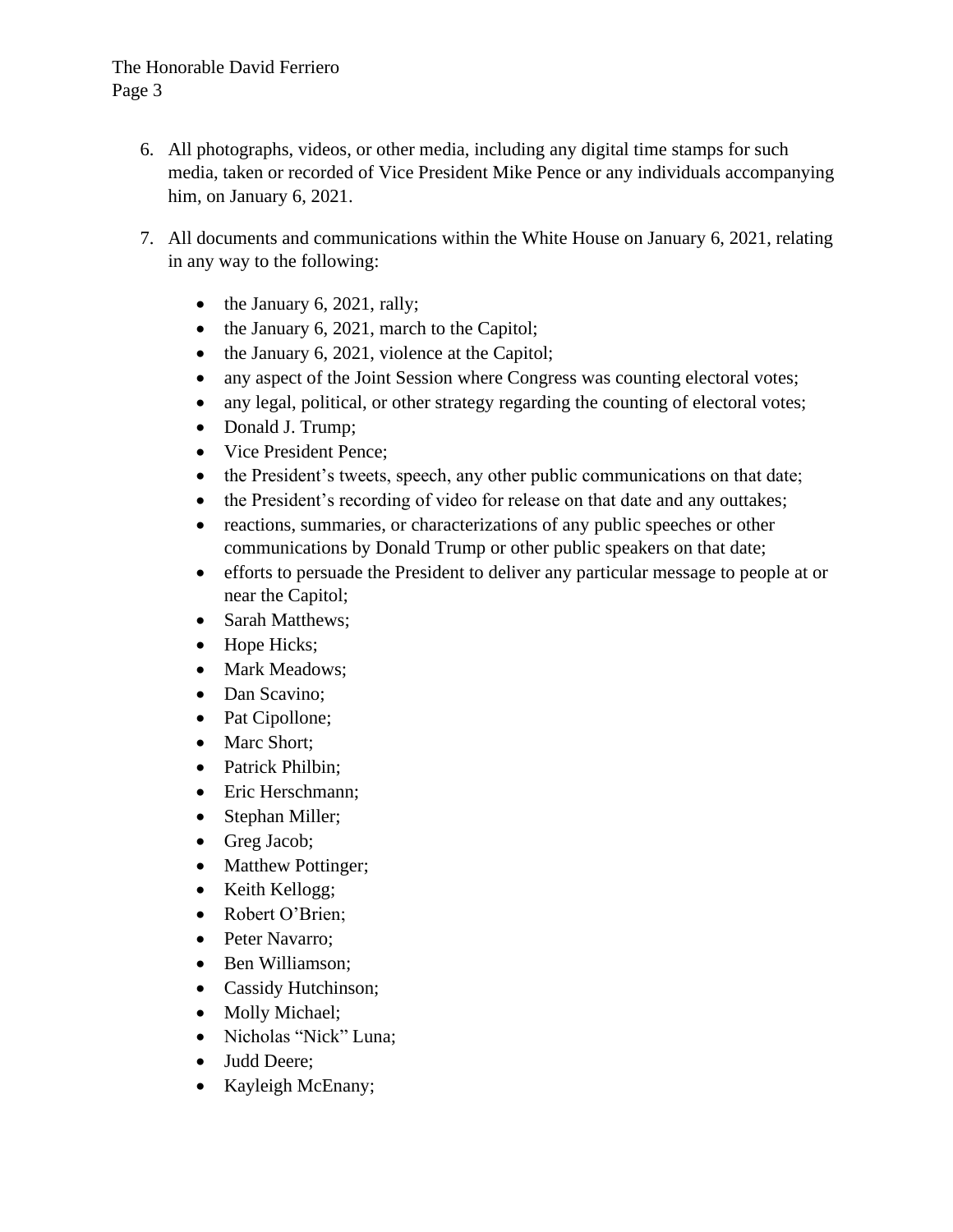### The Honorable David Ferriero Page 4

- Ivanka Trump;
- Eric Trump;
- Lara Trump;
- Donald Trump, Jr.;
- Jared Kushner;
- Melania Trump;
- Kimberly Guilfoyle;
- Steve Bannon;
- Michael Flynn;
- Rudolph "Rudy" Giuliani;
- Roger Stone;
- any Member of Congress or congressional staff; or
- the Department of Defense, the Department of Justice, the Department of Homeland Security, the Department of the Interior, or any element of the National Guard.
- 8. All White House visitor records on January 6, 2021.
- 9. All documents and communications regarding the movement of the President on January 6, 2021.
- 10. All call logs and telephone records identifying calls placed to or from any individuals identified in (7) above.
- 11. All schedules for any individuals identified in (7) above on January 6, 2021, and all documents relating to such meetings, including memoranda, read-aheads, and summaries of such meetings.
- 12. All documents and communications received, prepared, or sent by any official within the White House Situation Room and the White House Operations Center on January 6, 2021, including but not limited to any communication logs, situation reports, and watch officer notes.

### Additional Requests

In addition, to the extent not included in the scope of the March 25, 2021, request, and as a supplement to the requests previously made on March 25, 2021, we hereby make the following additional requests.

*(a) Planning by the White House and Others for Legal or Other Strategies to Delay, Halt, or Otherwise Impede the Electoral Count*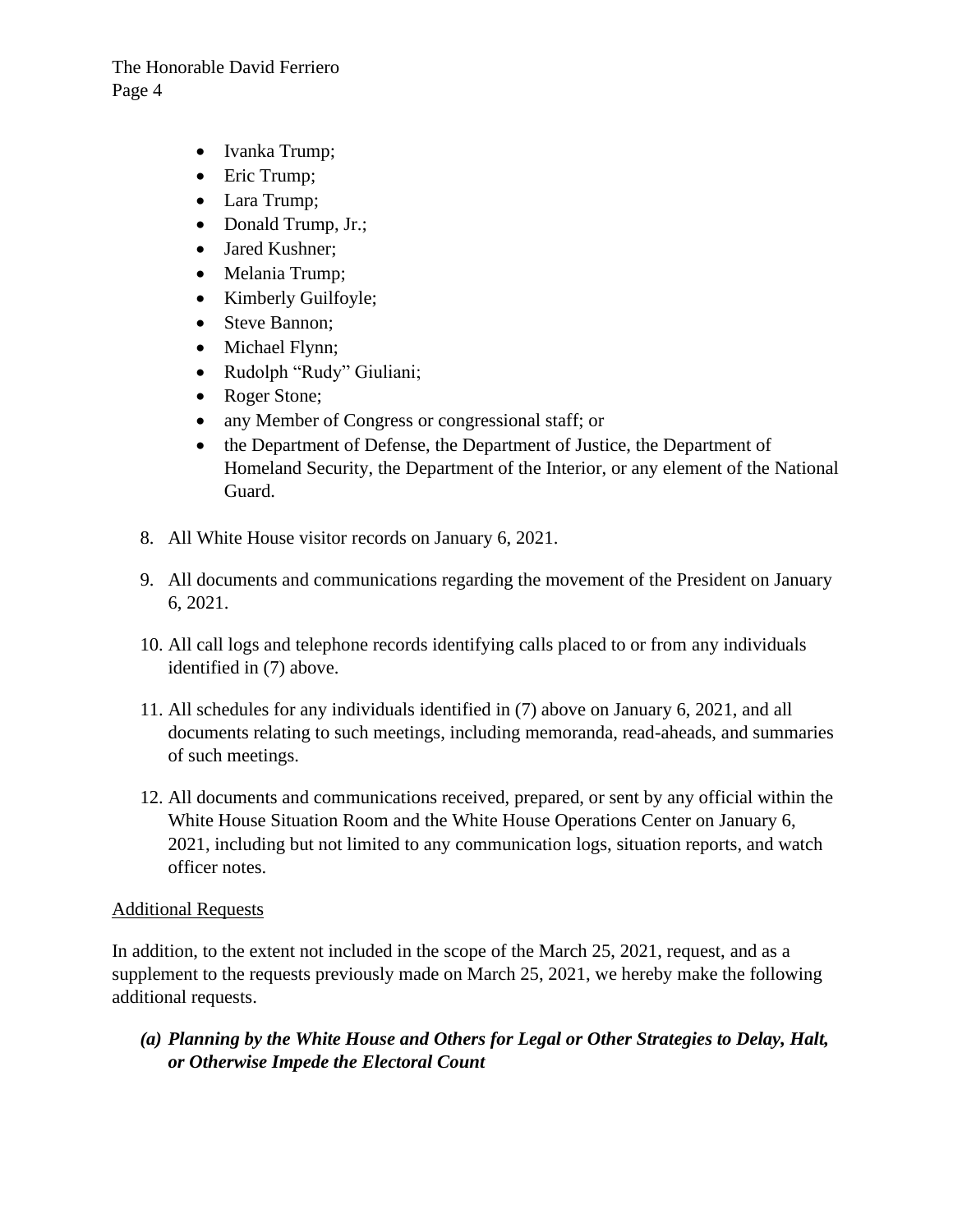- 1. From April 1, 2020, through January 20, 2021, all documents and communications related to efforts, plans, or proposals to contest the 2020 Presidential election results.
- 2. From April 1, 2020, through January 20, 2021, all documents and communications related to plans, efforts, or discussions regarding the electoral count (including plans, efforts, or discussions regarding delaying or impeding the electoral count).
- 3. All documents and communications concerning the role of the Vice President as the Presiding Officer in the certification of the votes of the electoral college.
- 4. From November 3, 2020, through January 20, 2021, all documents and communications referring or relating to the 2020 election results between White House officials and officials of State Governments. This includes, but is not limited to, communications with the following individuals and their staff and subordinates:
	- Doug Ducey,
	- Brian Kemp,
	- Brad Raffensperger,
	- Ken Paxton,
	- Frances Watson,
	- Mike Shirkey,
	- Lee Chatfield, or
	- Monica Palmer.
- 5. From April 1, 2020, through January 20, 2021, all documents and communications related to the 2020 election results, to or from one or more of the following individuals: Rudolph "Rudy" Giuliani, Justin Clark, Matt Morgan, Sidney Powell, Kurt Olsen, or Cleta Mitchell.
- 6. From April 1, 2020, through January 20, 2021, all documents and communications related to the 2020 Presidential election, including forecasting, polling, or results, and which are authored, presented by, or related in any way to the following individuals: Anthony "Tony" Fabrizio, Brad Parscale, Bill Stepien, Corey Lewandowski, or Jason Miller.
- 7. All documents and communications to or from David Bossie relating to questioning the validity of the 2020 election results.
- 8. All documents and communications referring or relating to court decisions, deliberations, or processes involving challenges to the 2020 Presidential election.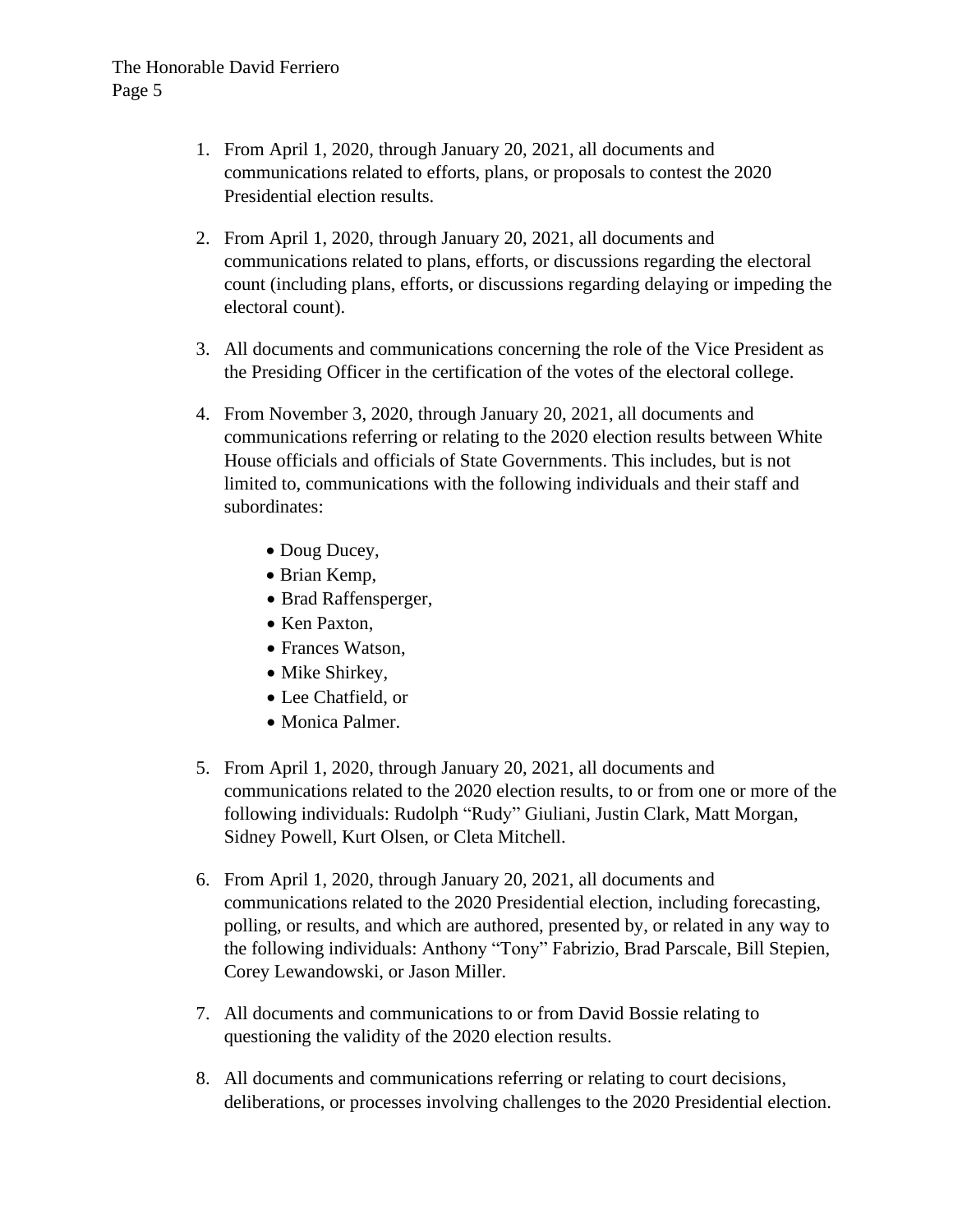- 9. From November 3, 2020, through January 20, 2021, all documents and communications relating to the State of Texas and litigation concerning the 2020 Presidential election.
- 10. From November 3, 2020, through December 31, 2020, all documents and communications relating to an amicus brief concerning litigation involving the State of Texas.
- 11. All documents and communications relating to decisions of the United States Supreme Court issued on December 8, 2020, and December 11, 2020.
- 12. From November 3, 2020, through January 20, 2021, all documents and communications relating to Justin Riemer and the electoral count or litigation concerning the 2020 Presidential election.
- 13. All documents and communications referring or relating to QAnon, the Proud Boys, Stop the Steal, Oath Keepers, or Three Percenters concerning the 2020 election results, or the counting of the electoral college vote on January 6, 2021.
- 14. Any documents and communications relating to election machinery or software used in the 2020 election, including but not limited to communications relating to Dominion Voting Systems Corporation.
- 15. From November 3, 2020, through January 19, 2021, all documents and communications concerning the resignation of any White House personnel or any politically appointed personnel of any Federal department or agency (including the resignation of any member of the President's Cabinet) and mentioning the 2020 Presidential election or the events of January 6, 2021.
- 16. All documents and communications concerning prepared remarks for a speech by Donald Trump on November 3, 2020, or November 4, 2020.
- 17. All documents and communications to or from John Eastman from November 3, 2020, through January 20, 2021.
- 18. All documents and communications relating to allegations of election fraud or to challenging, overturning, or questioning the validity of the 2020 Presidential election, and involving personnel of the Department of Justice, including any one or more of the following individuals: Jeffrey Rosen, Richard Donoghue, Steven Engel, Jeffrey Wall, Patrick Hovakimian, Byung J. "BJay" Pak, Bobby Christine, or Jeffrey Clark.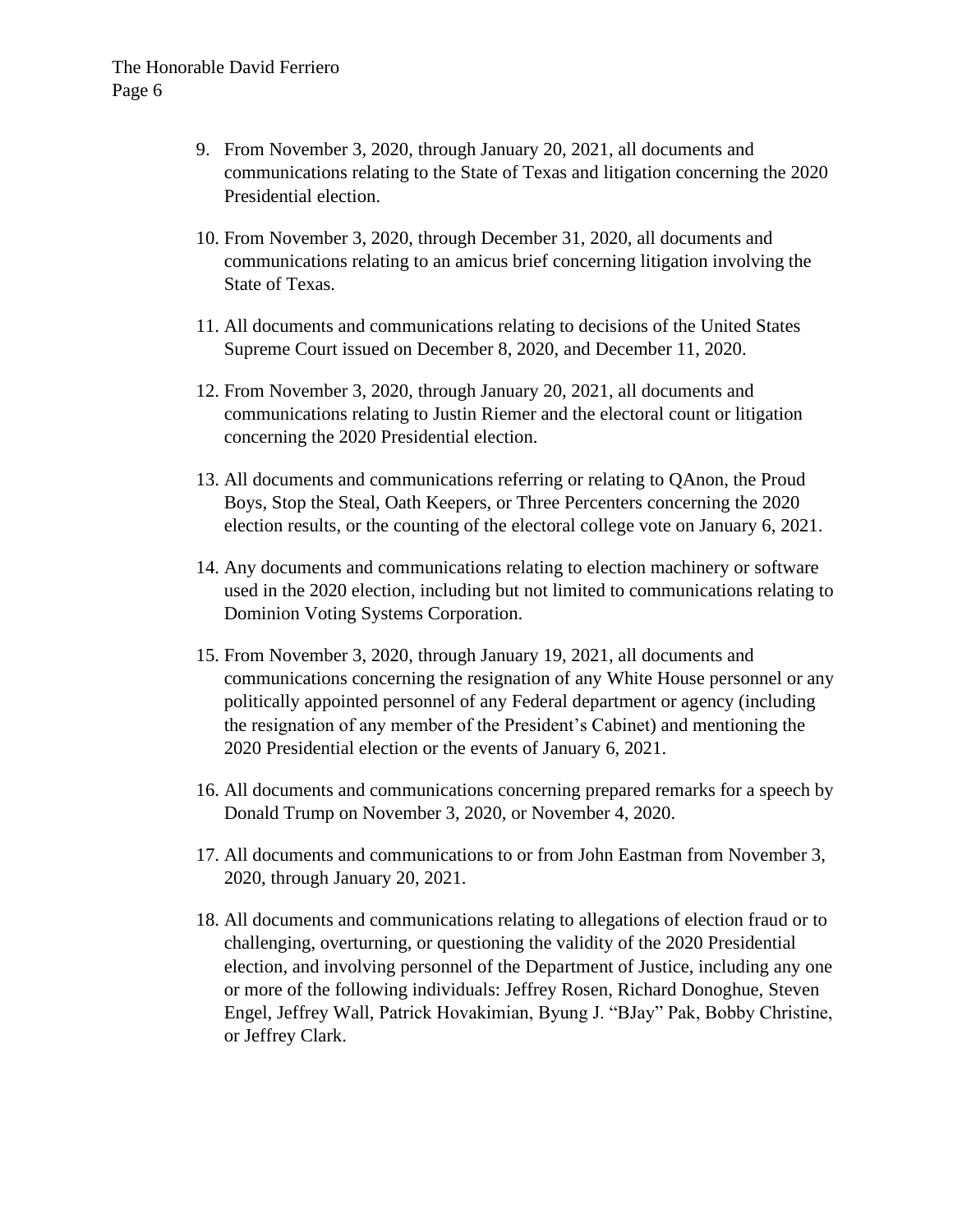- 19. All documents and communications relating to allegations of election fraud or to challenging, overturning, or questioning the validity of the 2020 Presidential election and Chris Christie.
- 20. All documents and communications relating to the results of the 2020 Presidential election and Peter Navarro.
- 21. All documents and communications relating to challenging, overturning, or questioning the validity of the 2020 Presidential election and William Barr.

## *(b) Recruitment, Planning, Coordination, and Other Preparations for the Rallies Leading up to and Including January 6th and the Violence on January 6th*

- 1. All documents and communications relating to planned protests, marches, public assemblies, rallies, or speeches in Washington, DC, on November 14, 2020, December 12, 2020, January 5, 2021, and January 6, 2021.
- 2. All documents and communications related to security of the Capitol or other Federal facilities on January 5, 2021, and January 6, 2021.
- 3. All documents and communications concerning Donald Trump's statement on September 29, 2020, for the Proud Boys to "stand back and stand by."
- 4. From December 1, 2020, through January 20, 2021, any documents and communications involving White House personnel and any Member of Congress, referring or relating to (a) civil unrest, violence, or attacks at the Capitol; (b) challenging, overturning, or questioning the validity of the 2020 election results; (c) the counting of the electoral college vote on January 6, 2021; or (d) appealing the decisions of courts related to the 2020 Presidential election.
- 5. All documents and communications related to social media information monitored, gathered, reviewed, shared, or analyzed by White House personnel on January 6, 2021.
- 6. All documents and communications related to any plan for the President to march or walk to the Capitol on January 6, 2021. This request includes any such documents or communications related to a decision not to march or walk to the Capitol on January 6, 2021.
- 7. From April 1, 2020, through January 20, 2021, all documents and communications concerning the 2020 election and relating to the following individuals:
	- Cindy Chafian,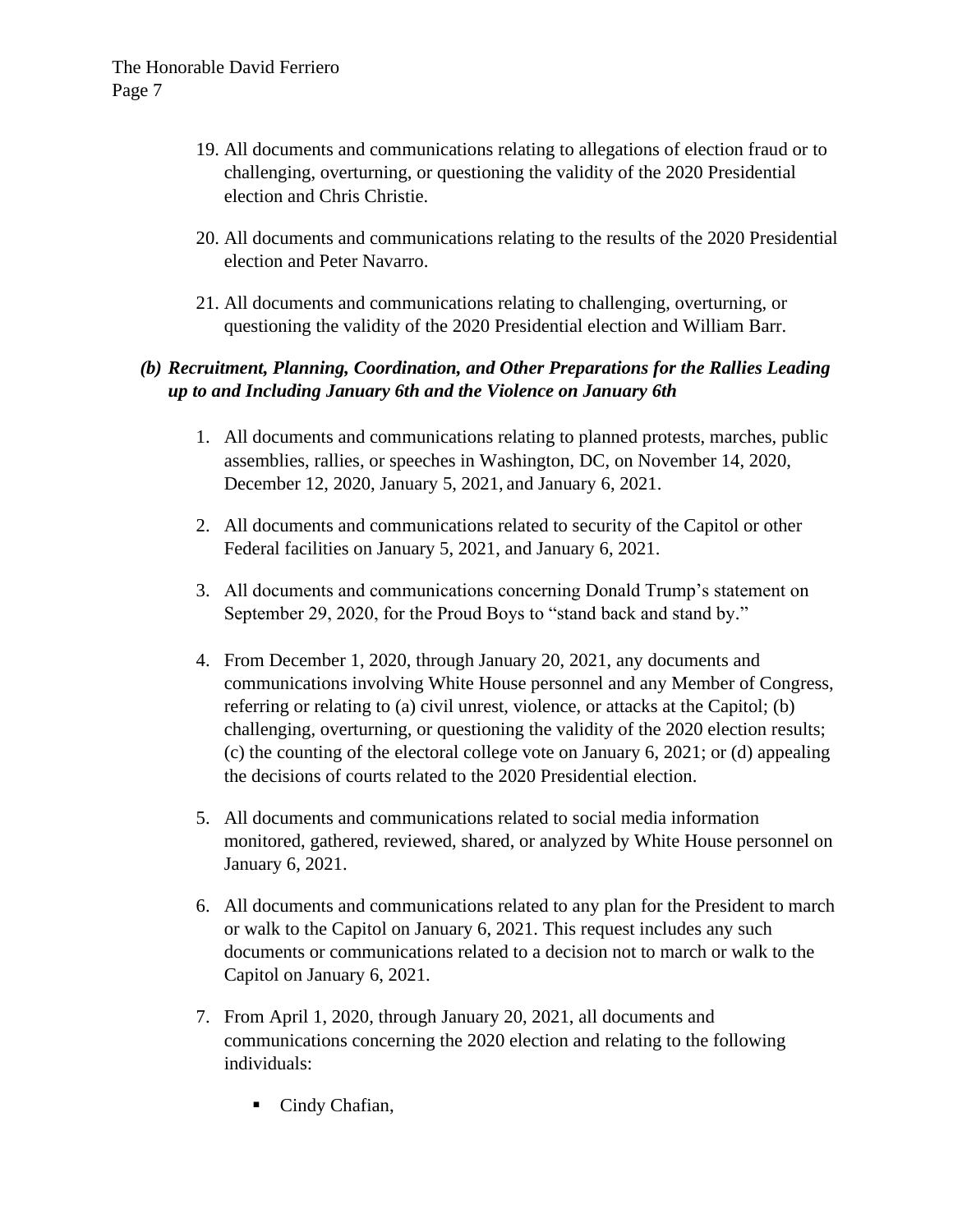- Greg Locke,
- Robert Patrick Lewis,
- Chris Lippe,
- Tracy Diaz,
- Alex Phillips,
- Bianca Gracia,
- Ali Alexander,
- Brandon Straka,
- Rose Tennet,
- Ed Martin,
- Vernon Jones,
- Cordie Williams,
- Michael Flynn,
- Alex Jones,
- Owen Schroyer,
- Karyn Turk,
- Scott Presler,
- Rogan O'Handley,
- Christie Hutcherson,
- Gina Loudon,
- Jack Posobiec,
- Bryson Grey,
- Angela Stanton King,
- **Example 1** Brian Gibson,
- George Papadopoulos,
- Julio Gonzalez,
- Bernard Kerik,
- Mark Burns,
- Roger Stone,
- George Flynn,
- Tom Van Flein,
- Doug Logan,
- Katrina Pierson,
- Amy Kremer,
- Dustin Stockton,
- Enrique Tarrio,
- Kenneth Harrelson,
- Caroline Wren, or
- Michael Coudrey.

*(c) Information Donald Trump Received Following the Election Regarding the Election Outcome, and What He Told the American People About the Election*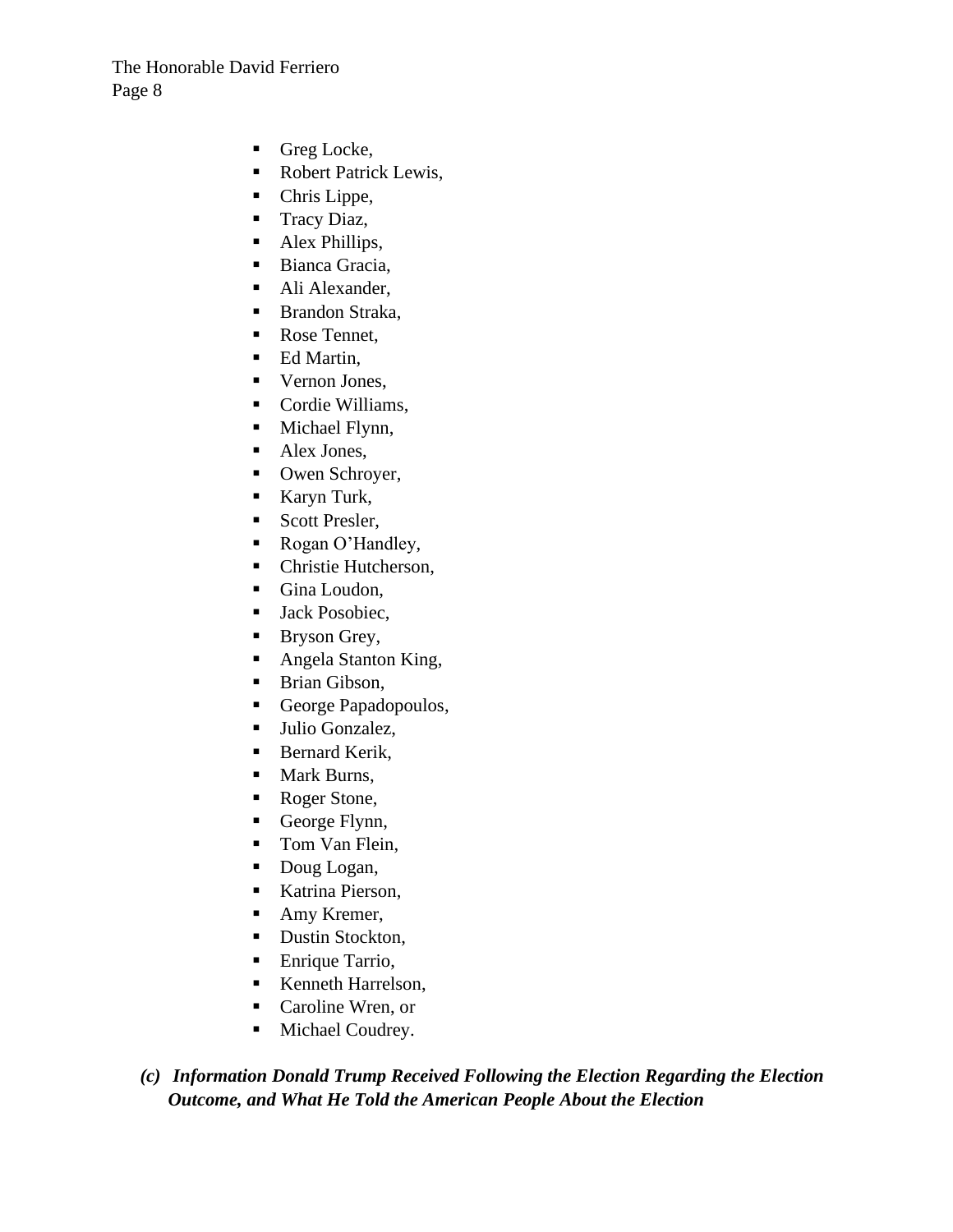- 1. From November 3, 2020, to January 20, 2021, all documents and communications reporting, summarizing, or detailing the voting returns and election results of the 2020 Presidential election.
- 2. All documents and communications related to Donald Trump's response to the election results of the 2020 Presidential election, including but not limited to any planned public remarks.
- 3. All documents and communications regarding a November 9, 2020, memorandum from Attorney General William Barr concerning investigation of voter fraud allegations.
- 4. All documents and communications relating to voting machines or software used in the 2020 election and their control or manipulation through thermostats.
- 5. From April 1, 2020, through January 20, 2021, all documents and communications relating to challenging the validity of the 2020 election, to, from, or mentioning Mike Lindell.
- 6. From April 1, 2020, through January 20, 2021, all documents and communications relating to challenging the validity of the 2020 election, to, from, or mentioning Doug Logan.
- 7. From November 3, 2020, through January 20, 2021, all documents and communications related to prepared public remarks and actual public remarks of Donald Trump.

## *(d) What the President Knew About the Election's Likely Outcome Before the Election Results and How He Characterized the Validity of the Nation's Election System*

- 1. From April 1, 2020, through November 3, 2021, all documents and communications provided to Donald Trump or Mark Meadows containing information predicting that Donald Trump would or might lose the 2020 Presidential election.
- 2. From April 1, 2020, through January 20, 2021, all documents and communications provided to Donald Trump or Mark Meadows relating to mail-in ballots and their effect or predicted effect on results of the election or the timing of election-related news or decisions.
- 3. From November 3, 2020, through November 5, 2020, all documents and communications provided to Donald Trump or Mark Meadows relating to projected election results of the 2020 Presidential election.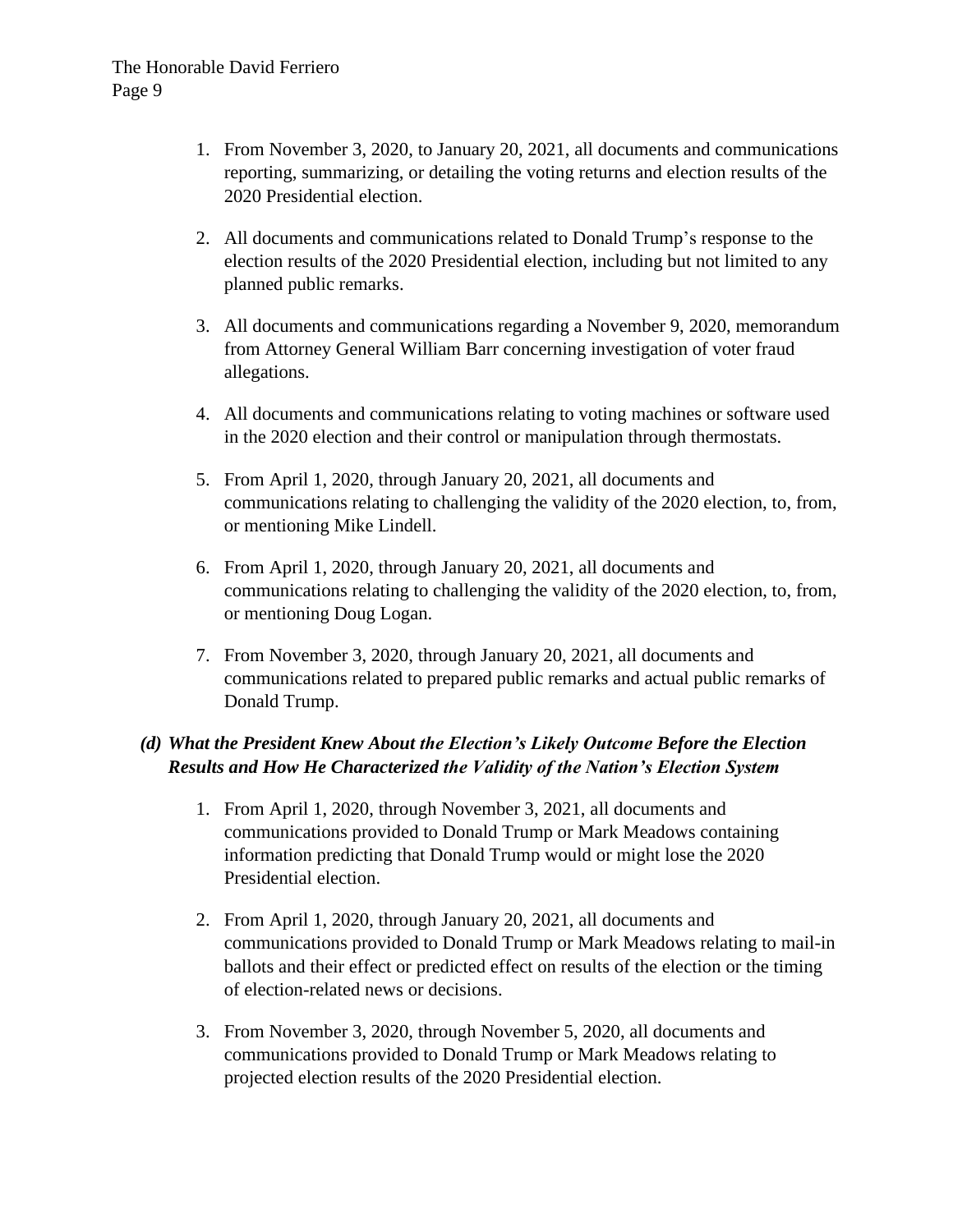- 4. From April 1, 2020, through January 20, 2021, all documents provided to Donald Trump or Mark Meadows reviewing, assessing, or reporting on the security of election systems in the United States.
- 5. From April 1, 2020, through January 20, 2021, all documents and communications provided to Donald Trump or Mark Meadows regarding purported election irregularities, election-related fraud, or other election-related malfeasance.
- 6. From April 1, 2020, through January 20, 2021, all documents and communications provided to Donald Trump or Mark Meadows referring to a stolen election, stealing the election, or a "rigged" election.

### *(e) Responsibilities in the Transfer of Power and the Obligation to Follow the Rule of Law*

- 1. All documents and communications relating to legal advice or legal analysis of, or compliance with, the constitutional process for certifying the electoral vote. This includes, but is not limited to, communications with and from the following individuals:
	- Pat Cipollone,
	- Patrick Philbin,
	- Eric Herschmann,
	- John Eastman, or
	- Greg Jacobs.
- 2. All documents and communications on January 6, 2021, related to Mark Milley, Christopher Miller, Kashyap "Kash" Patel, or Ryan McCarthy.
- 3. From January 6, 2021, through January 20, 2021, all documents and communications related to the events of January 6, 2021, and Mark Milley, Christopher Miller, Kashyap "Kash" Patel, or Ryan McCarthy.
- 4. From November 3, 2020, through January 20, 2021, all documents and communications concerning the potential or actual changes in personnel at the following departments and agencies:
	- The Department of Defense, within the Office of the Secretary and the Joint Chiefs of Staff. This should include, but is not limited to, such documents and communications concerning the following individuals:
		- o Mark Esper,
		- o Mark Milley,
		- o Christopher Miller,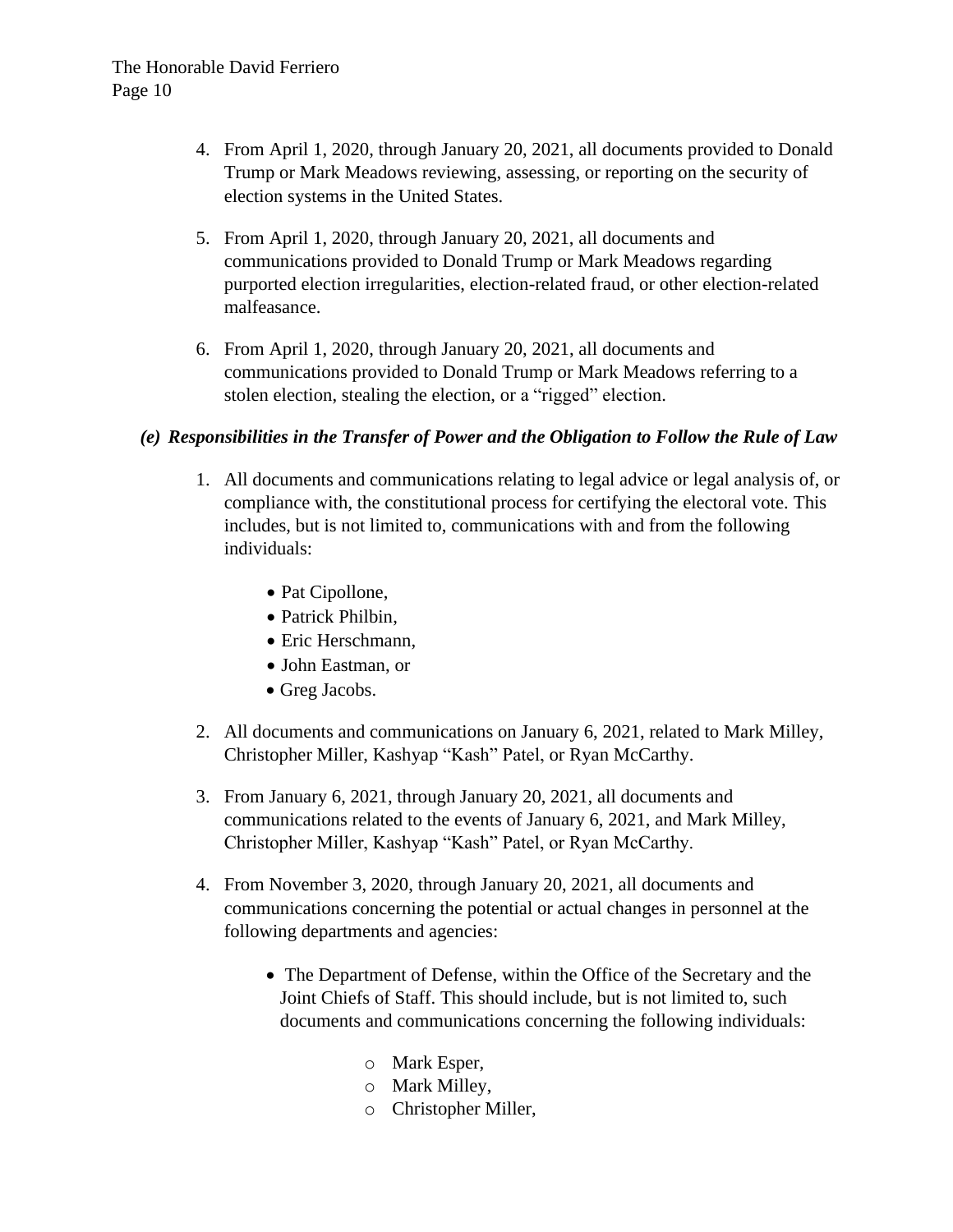The Honorable David Ferriero Page 11

- o Kashyap "Kash" Patel,
- o James Anderson,
- o Anthony Tata,
- o Ezra Cohen-Watnick,
- o Joseph Kernan, or
- o John McEntee
- The Department of Justice. This should include, but is not limited to, such documents and communications concerning the following individuals:
	- o Jeffrey Rosen,
	- o Richard Donoghue,
	- o Jeffrey Clark, or
	- o John McEntee
- The Federal Bureau of Investigation. This should include, but is not limited to, such documents and communications concerning the following individuals:
	- o Kashyap "Kash" Patel,
	- o Christopher Wray, or
	- o John McEntee.
- The Central Intelligence Agency. This should include, but is not limited to, such documents and communications concerning the following individuals:
	- o Kashyap "Kash" Patel,
	- o Gina Haspel,
	- o Vaughn Bishop, or
	- o John McEntee.
- The Department of Homeland Security (including the United States Secret Service). This should include, but is not limited to, such documents and communications concerning the following individuals:
	- o Chad Wolf, or
	- o John McEntee.
- 5. From November 3, 2020, through January 20, 2021, all documents and communications relating to Jeffrey Clark.
- 6. From November 3, 2020, through January 20, 2021, all documents and communications related to the Twenty-Fifth Amendment to the U.S. Constitution.